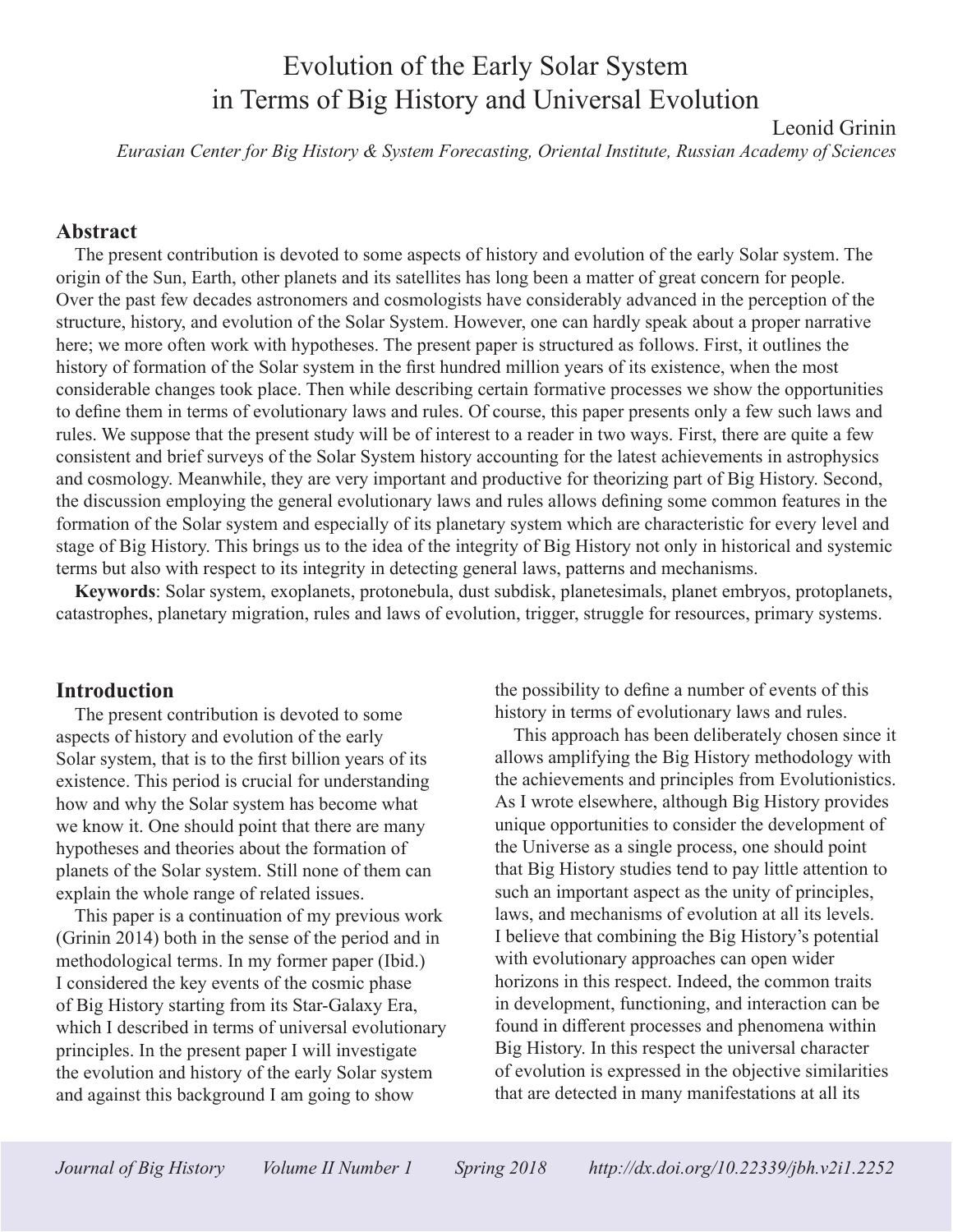levels. Such an approach opens new perspectives for our understanding of evolution and Big History with their driving forces, vectors, and trends, and for creating a consolidated field for a multidisciplinary research (Grinin 2014, 163–164). This approach also produces a synergistic effect revealing new aspects of our Universe and of the world's integrity.

From the evolutionary point of view I divide the early history of the Solar system into four great epochs.

The first epoch was the formation of protosun and protoplanetary disk from the solar nebula. This was the epoch of formation of 'order out of chaos' in Prigogine and Stengers's terms (1989) lasting for about a million years after the collapse of the protosun cloud.

The second epoch was the formation of solid matter, planet embryos and primary planets. It can be denoted as the epoch of struggle for resources – lasting for about 10–50 million years after the collapse.

The third epoch can be called the epoch of planet migrations and catastrophes – lasting about 600–700 million years about 3.9–3.8 billion years ago.

Finally, the Solar System's current architecture has been established.

The fourth epoch is the so-called Late Heavy Bombardment of the planets and their satellites by planetesimals and meteorites which lasted from 900 million to 3.2 billion years.

As has been mentioned above, the research into the Solar system evolution allowed revealing a significant number of processes and events that can be described in terms of general evolutionary laws and rules. In the present contribution I try to show that there are many similarities and common features manifested in the most different processes and phenomena at various stages and levels of Big History.

I suppose that this contribution will be of interest to the readers in two ways. First, there are quite a few consistent and yet brief surveys of the history of the

Solar system accounting for the latest achievements in astrophysics and cosmology. Meanwhile, they are very important and productive for theorizing part of Big History. Second, the accompanying discussion employing the general evolutionary laws and rules allows us to reveal some patterns in the formation of the Solar system and especially of the planetary system which are common for different levels and stages of Big History. This brings us to the idea of the integrity of Big History not only in historical and systemic terms but also with respect to its integrity in detecting the general laws, patterns and mechanisms.

Due to the scope of the paper I have chosen the related evolutionary rules, laws and patterns only to some (and far not all) events of the early history of Solar system (for details see Grinin 2017a).

### **1. The formation of the protosolar system from a gas-dust cloud**

With respect to the Solar system history there are still more hypotheses than proven facts. Yet, year by year the hypotheses concerning certain phenomena are supported by direct observations, for example, as a result of discovery of numerous exoplanets.

The age of the Solar system, determined with the radioactive dating technique from the study of the oldest meteorites is about 4.57 billion years (Shukolyukov and Lugmair 2003; Vityazev and Pecgernikova 2010, 168; Pfalzner et al. 2015). The major features of the system were formed during the first few hundred million years, but the actual narrative of this period is still extremely fragmentary and unreliable.

Over the past two or three decades, there has been elaborated a so-called standard scenario for the formation of a planetary system from a protoplanetary gas-dust disk surrounding a protostar, which allows defining the general outlines of the process.

Supported by numerous direct observations, the model of the birth of stars is generally used to reconstruct the origin of the protosun. The stars are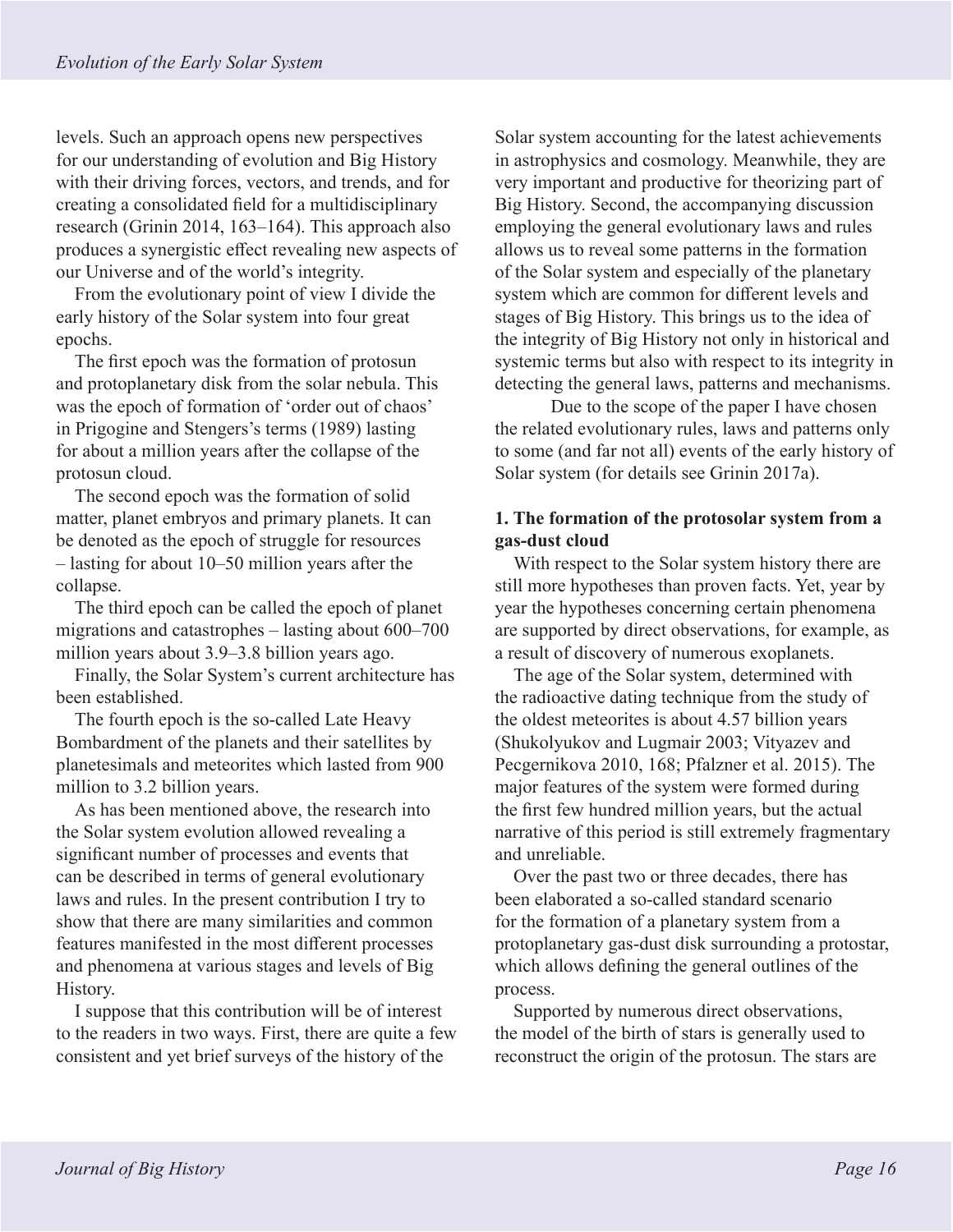usually formed in the densest parts of molecular gasdust clouds, the latter composed mainly of hydrogen and helium and having a temperature approaching to absolute zero. The gas clouds can preserve equilibrium for many millions of years. There is needed a certain impulse (a trigger) to launch the condensation process (and subsequent collapse). Perhaps, for the birth of the Sun such a trigger may have been the shockwave from a nearby supernova about two million years before its collapse started (Adushkin et al. 2008, 276) .

Here we deal with a general evolutionary rule which I have defined as a rule of necessary triggering phenomena or events to launch evolutionary process. On the one hand, this can hardly work without internal readiness of a system; and, on the other hand, even a high-level internal readiness itself can hardly ensure the start of a transformation just as gunpowder cannot be exploded without fire. Without a trigger, a system can for a long time remain potentially ready for transformations and still no changes will occur.

The above-mentioned rule works at all evolutionary levels. For example, there is a wellgrounded hypothesis on the role of the cooling that took place 6–8 million years ago and led to the formation of large open spaces in the East Africa. It promoted the evolution of Hominids named Dryopithecus living in trees into bipedal upright walking Hominids of the Australopithecus or another type (Kessler 2017; Niemitz 2010).

In social evolution the triggering phenomena would be necessary for the formation of an early state. In addition to increasing internal complexity of government and social stratification, a trigger is also needed in the form of an abrupt change in society. The latter may have been a war, an involuntary resettlement or opening of the given society to the outer world (as it happened to the Hawaiians in the end of the late 18th century with James Cook's discovery of the islands, see Grinin 2017b).

Along with condensation of the gas-dust cloud, there starts a contraction, or a free fall controlled by self-gravity, which, according to some assumptions, lasted for ten thousand years (Marove et al. 2008, 225; Motoyama Kazutaka and Tatsuo Yoshida 2003). The ongoing collapse makes the initial fragment of the nebula break into smaller clumps so that it usually can generate many stars. The continuing condensation within the clump makes its matter gradually concentrate thus preparing a transformation into a proto-star. The contraction is accompanied by heating while the structure of the future star is formed, including its core and shells. The center of the protostar gradually heats up.

After the outer and inner cores of the protosun had been formed, the rest of peripheral matter partially flew on the core and added to the mass of the forming star. This process of falling of matter (in the case of a protosun – of gas) onto the surface of a body is called an accretion. After the accretion shell falls essentially onto the protostar, the latter turns into a young star. Meanwhile, its inner temperature reaches several million degrees which launches thermo-nuclear reactions. The formation of the Sun as a star is supposed to take about a million years, but there are estimations prolonging or reducing this time span.

#### **2. The formation of the protoplanetary bodies, planet embryos and protoplanets**

The protoplanetary disk and its evolution. During the formation of a young star, a circumstellar disk is often formed visible across optical and shorter wavelengths. The leftover matter of the accretion disk is partially scattered into space as well as used in the formation of a pro-toplanetary disk. According to the observations, such disk around the stars exists from 5 to 25 million years.

The difficulty in the reconstruction of planetary formation process for the Solar System is compensated by a vast number of hypotheses and theories which have been developed over two centuries. But none of the hypotheses can explain the whole range of the facts related to the planets so far.

However, the vast majority of cosmologists believe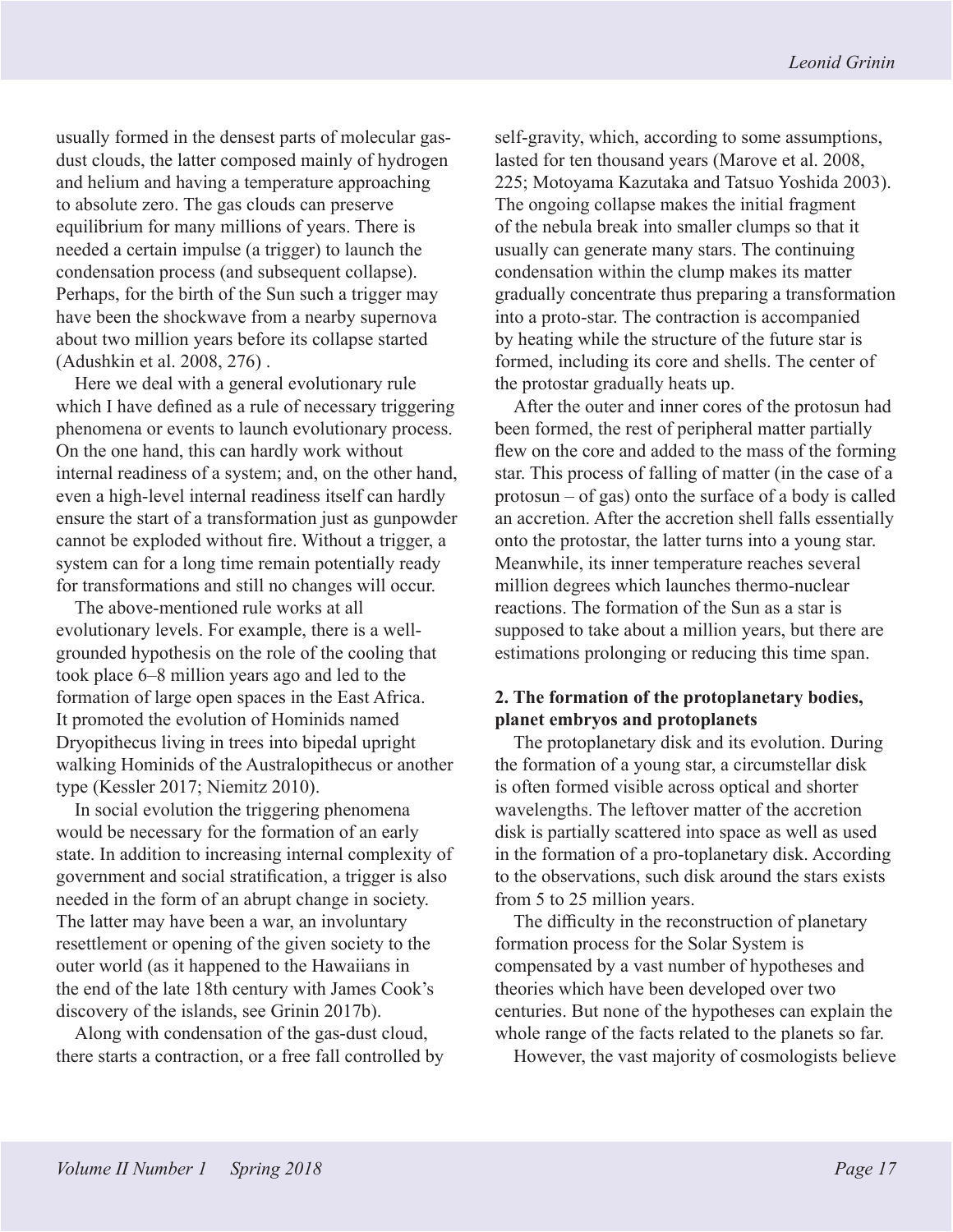that the Sun and planets were formed from a single cloud (protosolar nebula) whose matter differentiated into the Sun and the protoplanetary envelope, the latter evolving into a disk as a result of rotation. The rotation and fragmentation of this proto-planetary disk formed the planets in the course of a new cycle of accumulation of matter in protoplanetary bodies. Most cosmologists proceed from the idea that the planets were formed from cold material, which was later heated by shock wave, radioactivity and other processes. The formation of a protoplanetary disk is supposed to last from one to several million years. The mass of the protoplanetary disk is estimated between 3 and 10 % of the solar mass. Besides, it was spatially distributed and heterogeneous. The dimensions of the accretion disks of the young stars are 100–1000 astronomical units.

The disk was more heated in its inward parts while its external regions remained relatively cool. Some contractions occurred there, which contributed to the emergence of separate gravitational centers of planetary formation. Still the mechanism of this process itself was extremely controversial.

The formation of a dust subdisk. Apparently, the protoplanetary disk was composed of the gas from the protosolar cloud with molecular hydrogen and helium absolutely dominating (all other substances amounting for less than 1 %). Dust particles though accounting for 0.5 to 1.5 % of mass played a peculiar role. This dust was like microscopic solid particles (water ice, sticky molecules and atoms, in particular iron and other solid matter). As a result of the formation of the protosun which accumulated most part of gas, the dust concentration in the protoplanetary disk increased at the later stage of its evolution. But even more it began to increase as a result of the accretion of dust onto the middle plane of the disk.

Some cosmologists believe that the most probable way of formation of the planet embryos is through the accretion of dust particles onto the equatorial plane of the preplanetary disk (Zasov and Postnov

2011, 199). As a result, a dust-gas subdisk was formed in the center of the disk, but the "dust-gas" ratio in it already varied many times as compared with the surrounding space. The dust grains can also increase in size (due to sticking and pulling). Thus, the potential planetary system passed through a very important transition involving the concentration of solid matter (so far in the form of dust), which played an essential role in the growth of preplanetary bodies, and later planets. According to some models, the near-solar protoplanetary disk would evolve for one to two million years before a dust-enriched subdisk was formed.

Actually, the dust subdisk was comparatively thin and its thickness was by 103–104 times smaller than its radius. It had to be opaque to the sun rays, and therefore, they did not reach the periphery of the disk. Among other things this determined the varying conditions for the formation of planets, depending on the proximity to the protosun.

Here we deal with the general evolutionary rule of importance of heterogeneity and fluctuations. In this context dust can be considered as an element of heterogeneity in the clouds of molecular hydrogen. And the concentration of this solid matter launched the emergence of proto-planetary bodies, and later planets.

At all levels of Big History the evolutionary change requires the presence of critical heterogeneity which can trigger the regrouping of matter or elements in the assemblage. And a new structure and order arise on this basis. Meanwhile, an absolute homogeneity makes evolutionary processes impossible.

For example, a mutation can trigger speciation; whereas the groups of foreigners could play an important role in the transformation of many ethnic groups and early states.

The started formation of pre-planetary bodies. As some cosmologists suppose, for some time due to the gravity and turbulence the subdisk may have contracted while the dust and gas condensations and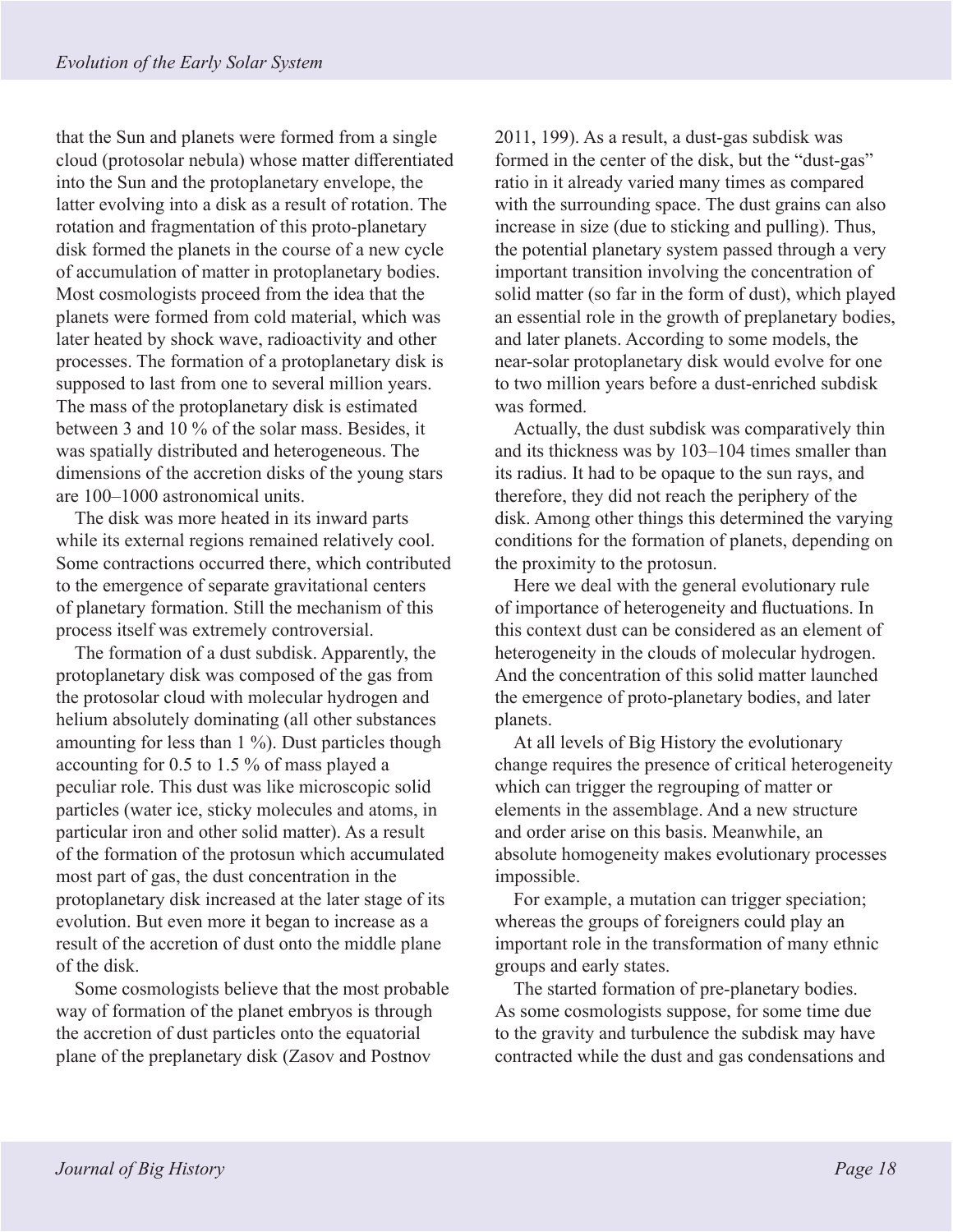further clusters may have been formed within it. But the debating point is whether the planets have been formed from these dust and gas clumps (as the condensation theory maintains) or already from solid matter. The theory of formation of planets from solid matter is called the theory of successive accretion. Many, if not most cosmologists, consider it the most probable scenario. According to it, the tiny dust particles stick together, first forming small particles of solid matter, and then larger objects that gradually grew into planetary embryos. The particles of solid matter (from small to large kilometer or even thousand kilometer size) are called planetesimals.

The most important stage in the process of planetary embryos formation is the formation of large (entire) solid bodies-planetesimals. All theories and hypotheses agree on this point. However, with respect to the number, size and other dimensions of these large objects, there are considerable discrepancies. There are different estimations of the boundary size (critical for the process) planetesimals. The proponents of the theory of successive accretion of matter by planetesimals hypothetically consider the formation of millions and billions of kilometersized bodies, which gradually increase in the process of swarming. According to the condensation theory the largest objects could reach a thousand-kilometer size.

Among many forces that influenced the concentration and accumulation of matter, transformation of the proto-cloud matter into solid objects, determination of orbits and, in general, the protoplanetary formation, two forces are recognized to play a fundamental role in planet formation: gravity and solar radiation. And both of them directly depend on the distance of the object from the Sun. At the distance between 2 and 4 AU from the Sun, between the orbits of Mars and Jupiter, there is a theoretical boundary called an ice line, or a snow line. The ice line is the location where water has a transition from vapor to solid state since the intensity of solar radiation decreases with distance from stars.

"At the location where the temperature is 160–170K so that water has a transition from vapor to solid state line itself, water molecules tend to accumulate as they boil off grains" (Lin 2008, 53). The ice line turns into an ice cluster which promotes creation of planetesimals.

Formation of large planetesimals. When the masses of planetesimals increase, their gravity allows them to attract closely-located particles. Thus, numerous kilometer-size planetesimals actively pick up primary dust. Their growth brought the emergence of the so-called protoplanetary planetesimal swarms. Gradually, there emerged a small-numbered 'elite' consisting of bodies of the size of the Moon or even Mercury. There are many hypotheses concerning the mechanisms of their generation as well as the number (from several to hundred ones). Over time, the orbits of the largest bodies became circular which made them the centers of attraction for surrounding matter thus becoming the planetary embryos. According to calculations, the formation of planetesimals lasted for tens and hundreds thousand years, while the formation of protoplanetary bodies from planetesimals took several million years.

Hypotheses about the growing planetesimals and the struggle for resources. The planetesimals would grow due to the accretion of matter, including gas, as well as to mutual attraction and accidental collisions. But the larger a planetesimal, the stronger is its gravity, and the more intensively it sweeps up its low-mass neighbors. When individual planetesimals' masses become comparable to the mass of the Moon, the gravity significantly increases so they can bounce off the surrounding bodies thus escaping collisions. As a result of struggle, clashes and merges, a small number of large cosmic bodies are formed, called the planetary embryos that dominate in their orbital zones and fight for the leftover matter.

At the same time, the growing planetesimals constantly collide and, sometimes merge or on the contrary, split after blows. The numerous splits allowed the larger bodies to capture more and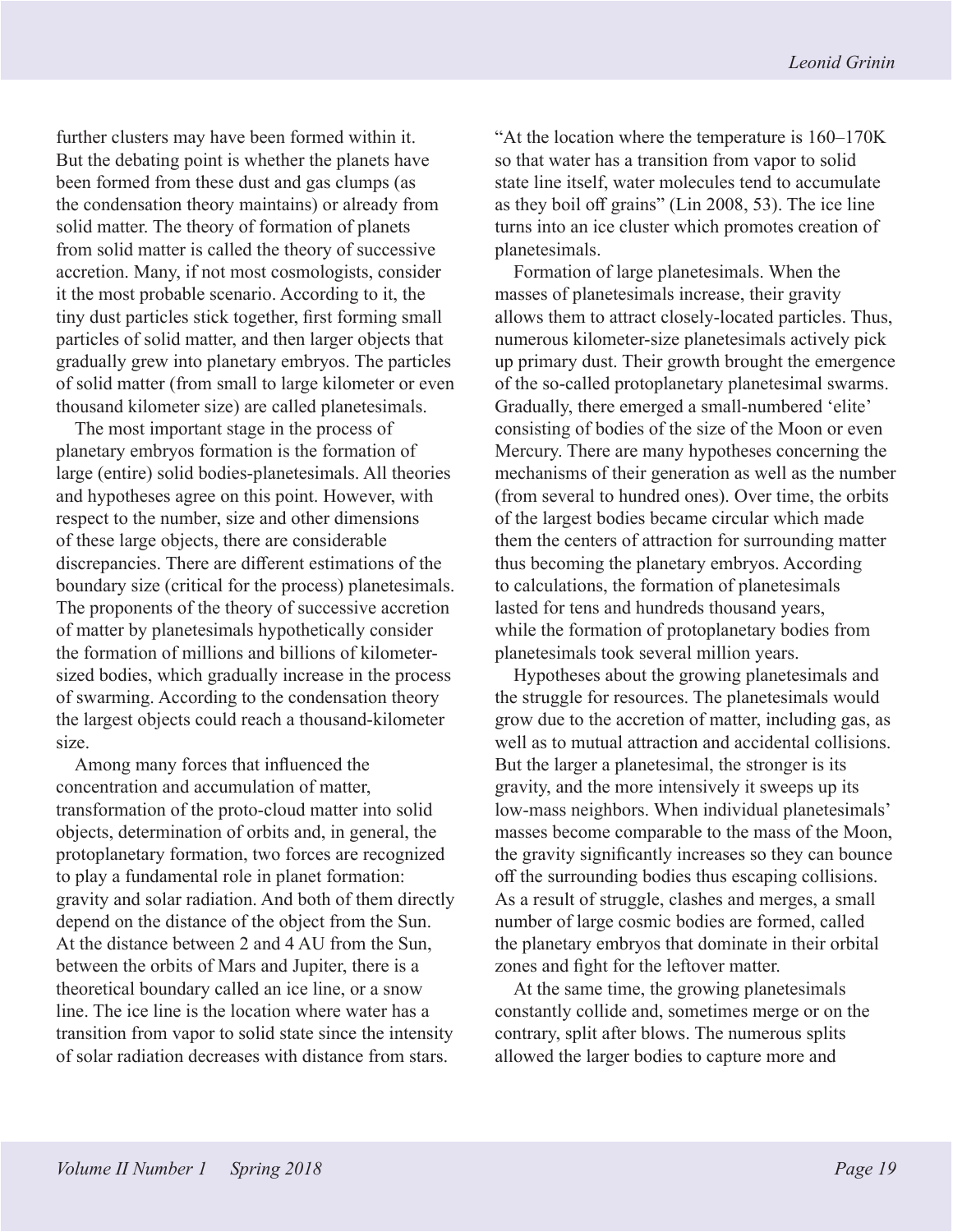more resources. The already large enough objects continued to grow. Gradually, the processes of selforganization began to prevail in this chaos.

Here we deal with the general evolutionary law of the struggle for resources and living space. The struggle for resources is a common mechanism of selection at all levels of evolution. The struggle for resources is an important constituent both of Darwin's struggle for existence in the biological world and of human economic competition. The advantages, including the accidental ones, play an important role at all levels of evolutionary selection . About the law of struggle for resources, see also below.

#### **3. Formation of the protoplanetary system**

Problems and hypotheses of the formation of planetary groups. Most researchers believe that the period prior to the formation of the first planets lasted for at least several million years. But the discrepancies in determining its duration are rather considerable depending on whether the researchers consider the formation of the Solar system planets as a simultaneous process or happening at different times. Yet, until quite recently the common idea has been that all planets were formed more or less at the same time. Today more scientists tend to believe that the planets emerged at different times, and the intervals between their formation could be up to millions and tens million years.

Thus, some scholars think that it was Jupiter that came first, then Saturn, and much later the terrestrial planets were formed (see, e.g., Lin 2008; Savchenko and Smaghin 2013; Christian 2004, 60 with reference to Taylor 2002, 59–60); still others believe that the Earth group planets emerged first (see, e.g., Marakushev et al. 2013; Vityazev et al. 1990). Some scholars think that at first the terrestrial planets were similar to the giant planets, but then they would lose their fluid envelopes (see, e.g., Marakushev and Zinovieva 2013; Yazev 2011, 357).

There is also an interesting idea that there has

existed not one but two or even more generations of primary planets. There is an opinion that being not properly formed those primary planets would explode and become the asteroid belt. Still others think that Jupiter and Saturn may have pushed the primary planets into the Sun or "ejected" them from the Solar system. Thus, it took more than one attempt to form the current order of the planets in the Solar system.

Here we deal with the rule of the archaic character of primary systems. This refers to primary planets or stars as well as to primary biological species or say, to pristine states (about the latter see Grinin 2008). Systems are not formed mature and stable. They usually undergo several reconfigurations including the cycles of destruction and recreation. That is why the primary systems usually appear archaic while the superior systems would emerge as the secondary or tertiary and have more opportunities for selfregulation. Let us consider the first stars which emerged not later than 200–400 million years after the Big Bang (e.g., see European Commission 2011). It is accepted that the first stars were giant ones, much more massive than most of the later-formed stars (May et al. 2008). Due to the absence of carbon, oxygen and other elements that absorb energy from condensing clouds, the process proceeded more slowly in that epoch; thus, only giant clouds could condense to produce massive stars hundreds times larger than the Sun (Ibid.). Those giant stars lived only for a few million years (the larger is a star, the shorter is its life). Moreover, the first stars contained a small amount of heavy elements. Thus, more than one generation of stars could have changed until the amount of heavy elements gradually increased. The emergence of heavy elements from the 'deadstar stellar leftovers' resembles the formation of fertile soil from the remnants of dead plants. The circulation of matter in the Universe is always observed everywhere and at all levels (this is another evolutionary law, about which see Grinin 2013, 2014).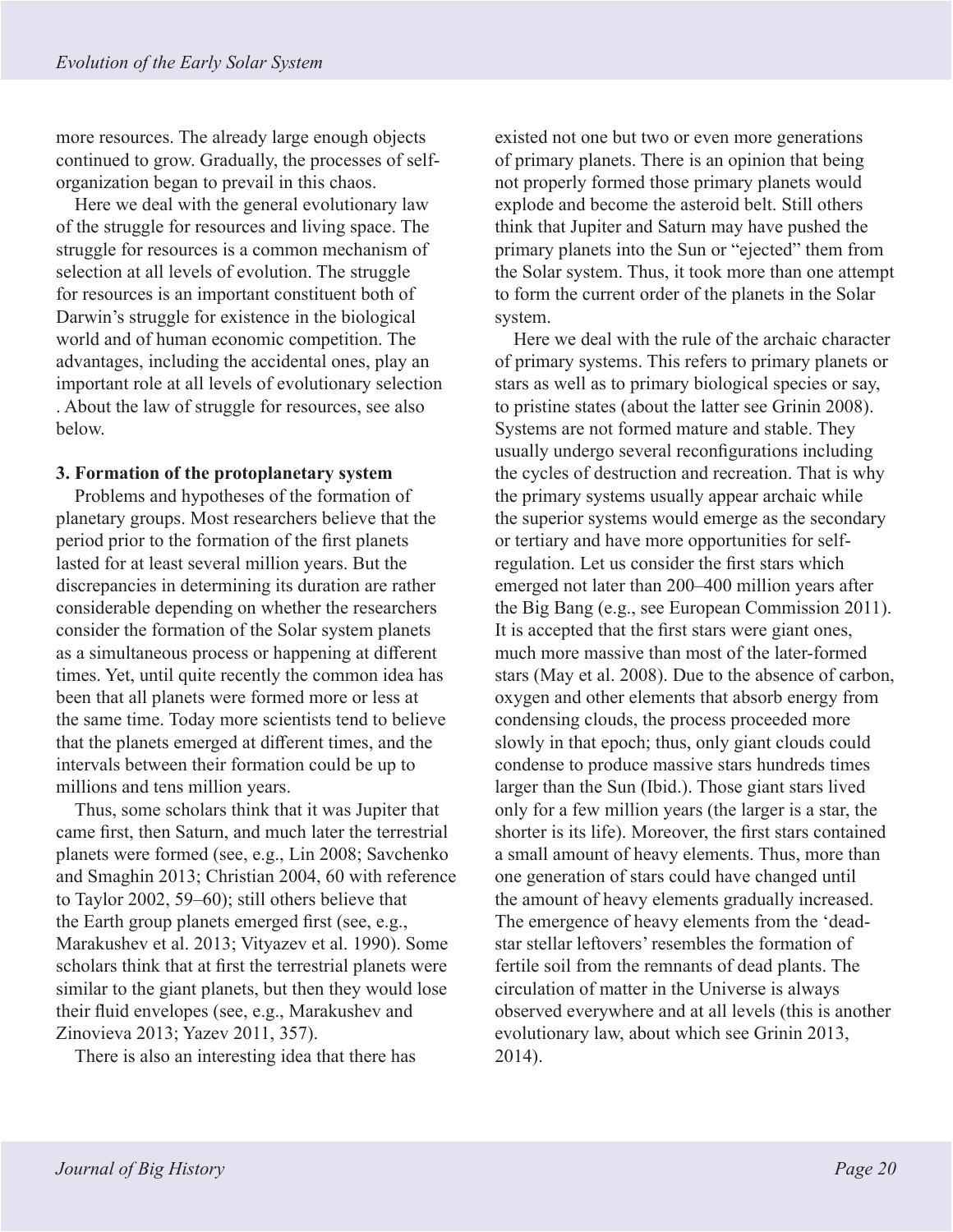The causes of differences in formation models of terrestrial and giant planets. Since the planets of the Solar System are divided into two categories (terrestrial and gas giants), the problem of the difference of their formation patterns becomes essential. Was this formation fundamentally the same in both groups, while the differences were determined by the distance from the Sun, or was the process of formation of different groups of planets essentially different, or were there other combinations?

No doubts that the distance from the Sun defined the peculiarities of the planet formation models. Different orbital periods of planetary embryos (the farther the planet from the Sun, the longer the orbit) effected the opportunities to capture surrounding planetesimals and, respectively, the radius and mass of a protoplanet. The snow line effected a higher concentration of planetesimals and matter in certain regions of the Solar System which could also define the size of planets in different regions.

There are numerous hypotheses explaining the origin of the observed categories of planets. For example, there are arguments that gas giants were probably the first planets to form and take almost all gas, while the Earth-type planets got quite a few resources.

Here we again deal with the law of struggle for resources and note that the distribution of resources in the cosmic world is to the same extent unfair as in biological and social realms. For example, the struggle for resources that among stars and galaxies may proceed in the form of weakening of another object or its destruction (e.g., through a direct transfer of energy and matter from one body to another), in the form of 'incorporation', 'capturing', that is 'annexation' of stars and star clusters by larger groups. There are many cases of galactic coalescences. Thus, some astronomers maintain that throughout a few billions of years our galaxy has 'conquered, robbed, and submitted' hundreds of small galaxies, as there are some evident 'immigrants' within our galaxy, including the second

brightest star in the northern sky, Arcturus (Gibson and Ibata 2007, 30). It is widely accepted that the emergence and expansion of a black hole may lead to the 'eating' of the matter of the nearby stars and galaxies. However, the 'eating capacity' of the black holes is greatly exaggerated in popular literature. In systems of double stars or in star-planet systems one may also observe such a form of interaction as the exchange of energy and resources (about cosmic struggle for resources see also Grinin 2013, Ch. 5).

Hypotheses and theories concerning the inner planets. There are three main approaches to the formation of terrestrial planets.

1) A planet's mass increases up to present size via accumulation of planetesimals (and meteorites) which results in a gradual separation of the planet's interior into core, mantle and crust (not in all the planets).

2) The formation of the terrestrial planets following the giant-planet pattern. However, later the terrestrial planets lost gases to space. Respectively, only their internal iron-nickel and silicate cores remained. Thus, the iron silicate nuclei of these protoplanet giants have turned into small independent planets. The stratification on iron nuclei and strong silicate shells prevented their explosive disintegration (Marakushev et al. 2013, 135–37).

3) The impact of Jupiter and Saturn on the formation of the terrestrial planets (see below). Hypotheses and theories about the outer planets. The theory of planetary formation pays special attention to two giant gas planets which account for 92% of the mass of the whole planetary system (that is, Jupiter and Saturn, but especially Jupiter).

There are two major hypotheses describing the possible patterns of formation of Jupiter and Saturn composed mainly of hydrogen and helium. The first – contraction – hypothesis, explains the gaseous composition of the giant planets by the fact that massive gas-dust condensations – protoplanets – were formed within a massive protoplanetary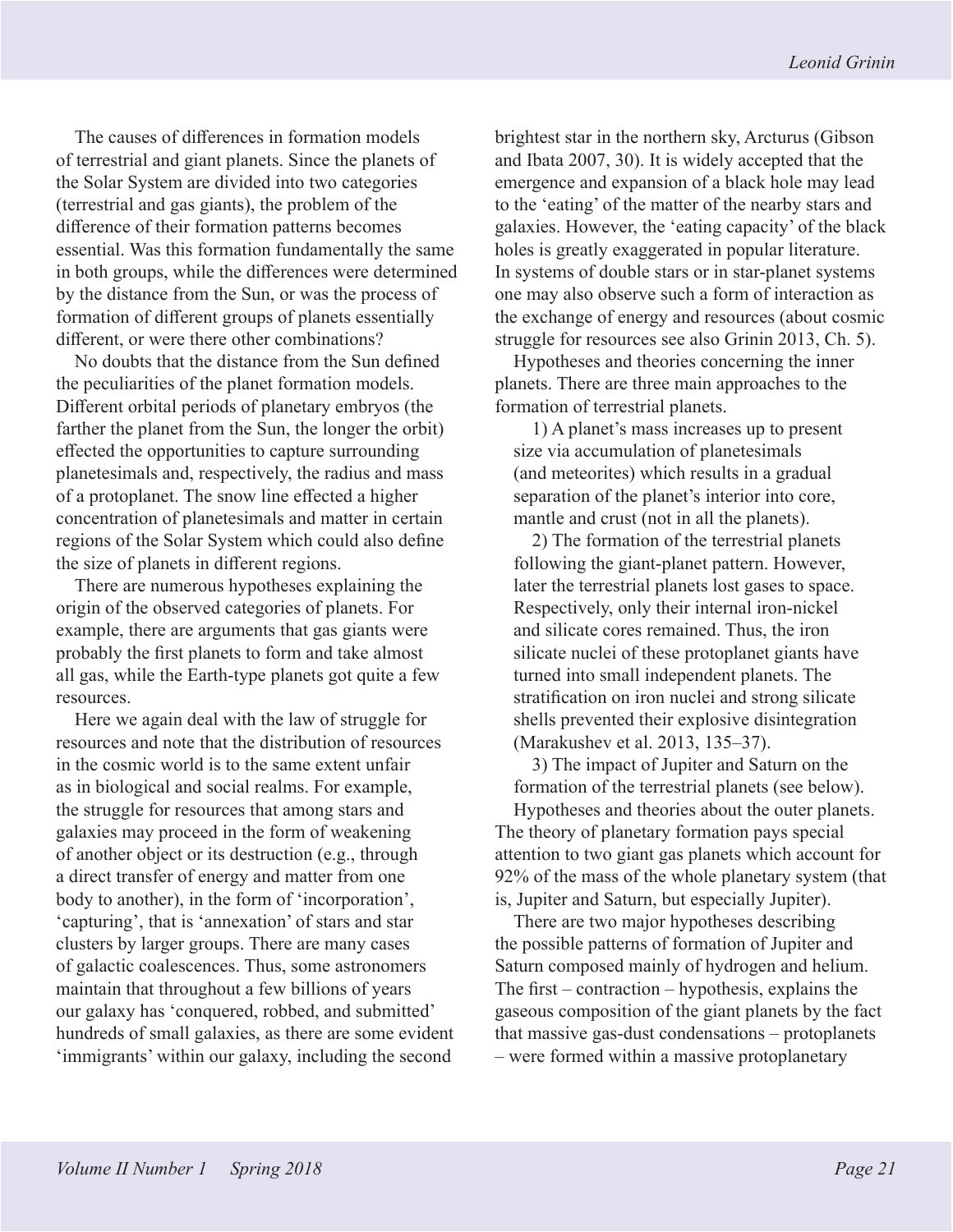disk, which later in the process of gravitational compression would transform into giant planets. However, this hypothesis does not explain why the composition of Jupiter and Saturn differs from that of the Sun as well as some other problems.

According to the second hypothesis of accretion, the formation of Jupiter and Saturn proceeded through two stages. At the first stage, solid bodies were accumulated similar to the processes with terrestrial planets, and after the mass of the largest bodies reached a critical value (of two to ten and more earth masses), the second stage would imply the accretion of gas onto these already quite massive bodies which took place on a time scale of 105–106 years. At the first stage, some gas from the Jupiter region dissipated so its composition would differ from the solar one, and this was even more evident in the formation of Saturn.

According to the competing contraction hypothesis, the temperature of the giant planets was also high at the early stage, but the dynamics of processes proved to be more reasonable within the accretion hypothesis. The formation of Uranus and Neptune, which contain less hydrogen and helium, is also better explained by the hypothesis of accretion, since most of the gas has already left the Solar System after reaching critical mass.

Still the process of the planet formation is rather slow due to accretion into nucleus. It may take several million years. Some researchers, in addition to the scenario of accretion into the nucleus, also consider that gravitational instability in dense and cool regions of the disk can lead to the formation of planets. The formation of planets due to gravitational instability may take much less time than it may require when they are formed via accretion on the core. There is also a hypothesis suggesting that gas giants are formed by a sudden collapse, leading to the destruction of the primary gas-dust cloud. But most cosmologists deny the possibility of gravitational collapse for planets because of their relatively small masses (recognizing it only for stars).

#### **4. The planetary migration**

As was previously thought, planets remain in the original orbits since their formation. But recently there has become popular the opinion that it took the planets about a billion years to occupy the current orbits. In its early history the Solar system was different, and it is quite probable that the outer Solar system was much more compact in size while the Kuiper belt was located closer to the Sun. There are many suggestions concerning the migrations of planets; yet, these are just hypotheses.

The change of the orbit of Jupiter and other planets. There are especially many suggestions concerning the migrations of Jupiter and Saturn. According to one of them, this gas giant must have formed within the inner part of the planetary system, near the snow line, when there was still a considerable amount of gas in the disk. So it had to move to its present orbit (Lin 2008). When Jupiter drifted to the Sun dragging Saturn, it functioned as a gravitational bulldozer, "pulling" several earth masses of ice matter into the system (Batygin et al. 2016). There is a hypothesis that about 600–700 million years after the formation of the Solar system Jupiter began drifting and came into orbital resonance with Saturn . The resonance changed the orbits of these planets since it slowed down their migration inside and sent them back to the outer part of the Solar System. The resonance greatly affected the whole Solar System. In particular, Neptune and Uranus exchanged the orbits since Uranus used to occupy a farther position from the Sun than Neptune (Ibid.; see also Batygin and Brown 2016).

It took some time for the planets to come out of resonance. Over a few million years the chaotic interaction between unstable giants "pushed" Jupiter inward to its present place, and other planets "moved away". Moreover, according to one of the exotic hypothesis in the course of such reconfiguration one of the giants may have been expelled to the interstellar space. Here we mean the hypothetic ninth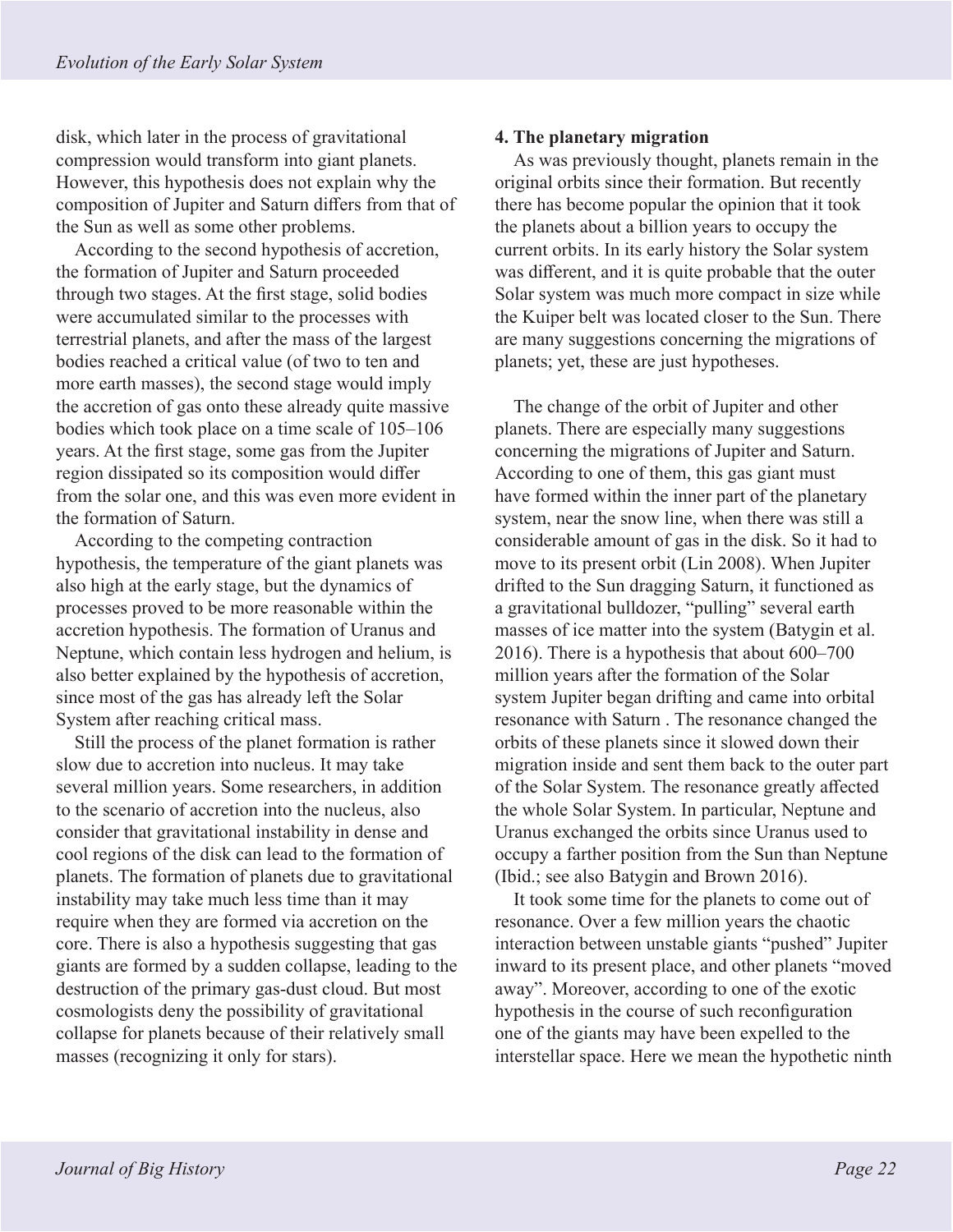planet which may have existed in the distant past.

Here we again deal with the rule of archaic character of primary systems according to which there are needed some large changes (maybe, even cycles of changes) before a system finds its balance.

In addition, the so-called late era of heavy bombardment, or, more precisely, a certain part of this epoch is probably associated with this resonance event (see Bottke et al. 2012, Gomes et al. 2005) . An immense amount of meteorite precipitation fell on rocky planets during this late period. Relatively recent studies have shown that this was a long era, which ended 3.2 billion years ago, that is, it lasted for almost a billion years.

Collisions and catastrophes in the early history of the Solar system. The most debated are the two supposed catastrophes that occurred during the first hundred million years. The first one was the collision of Venus with Mercury. Venus has a retrograde rotation (counter the rotation of the Sun around its axis) while most other large bodies in the Solar system rotate in the same direction with the Sun. Mercury has a non-proportional nickel-iron core, since its metallic core amounts to 60 or more percent of its total mass (Solomon 2003). There are several possible explanations here. One states this may be the result of a collision of Mercury with a large asteroid and as a result of this tangent blow Mercury has lost most of its mantle and shell (Yazev 2011, 48). There is also a more exotic alternative that Mercury was initially farther from the Sun and besides, it was not a planet but the satellite of Venus from which it later "escaped". This explains both Mercury's small size, more appropriate for a satellite, and the retrograde rotation of Venus. The mainstream theory here is the tidal effect of a large satellite (i.e. of Mercury) which long ago both retarded the planet's orbital motion and even made it rotate in the retrograde direction (Ibid., 57–58).

Another famous hypothesis concerning catastrophes is the idea that between 30 and 100 million years after the formation of the Sun, a Marssized planet embryo collided with the proto-Earth and generated a huge amount of debris that later formed the Moon. This assumption has several alternatives. There exists a fascinating hypothesis that for millions years a protoplanet Theia may have orbited close to the proto-Earth and finally collided with it. The collision is thought to occur almost tangentially and at a relatively slow velocity. That is why some of the Earth's and Theia's mantles were ejected to the low earth orbit and from these debris the Moon was formed which started to rotate along circular orbit.

More hypotheses about collisions. We have mentioned above that about 600–700 million years after the collapse of the protosolar nebula Neptune migrated into a new orbit. Recently, a hypothesis has been put forward that there used to be not four but five giant planets in the Solar System, and that the fifth planet collided with migrating Neptune and pulled it to the current orbit while the fifth giant planet had collapsed into a cluster of debris which Neptune threw out into the Kuiper belt, that is, to the outskirts of the Solar System (Taylor Redd 2015; Nesvorný 2011).

Here we deal with a widely spread evolutionary pattern – the one of catastrophes. One can point that drama is characteristic of Big History in its every stage. In particular, a famous hypothesis states that the Cretaceous-Palaeogene extinction was caused by the asteroid impact at Yucatan about 65 million years ago (Harmon 2010). Moreover, catastrophes have considerably affected the course of social evolution as well. Let us give the example of the Black Death in fourteenth-century Europe. Catastrophes are one of the main mechanisms of selection at every Big History level. They may serve as triggers launching some processes, as well as destruct the flawed systems and expand the evolutionary opportunities for increasing variability.

About 3.8 billion of years the giants settled their current orbits. It is considered that after the establishment of the current order of planets and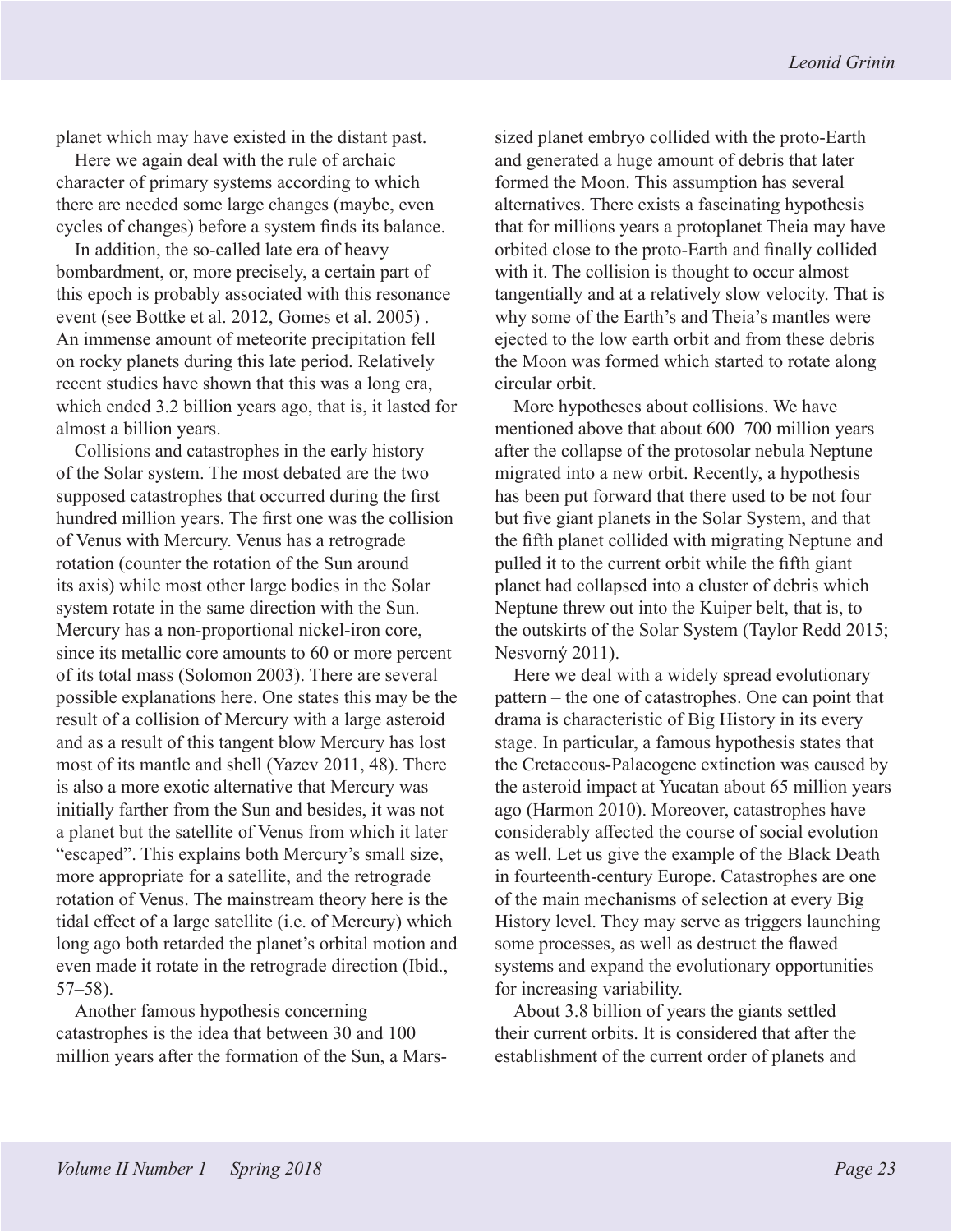satellites there have been no considerable changes in the Solar system. Huge changes occurred with the planets themselves and in their geological structure, climate, atmosphere composition and other characteristics.

## **Conclusion**

Now we can summarize the described above rules, laws, and patterns of evolution:

- the rule of necessity of triggering phenomena or events to launch the evolutionary process;
- the rule of important heterogeneity and fluctuations:
- the law of struggle for resources and living space;
- the rule of the archaic character of primary systems;
- catastrophes as an essential mechanism of selection.

But these are just a few evolutionary rules and laws. However, much of what we know about trends, patterns, and mechanisms which influenced the transformations within Big History as well as evolutionary laws, rules can be traced already in its cosmic phase. Sometimes in an inchoate and nonsystemic form, or on the contrary, the most vivid manifestations may be found just in the cosmic phase. So when numerous characteristics and features typical for biological and social evolution (e.g., like the struggle for resources) are unexpectedly observed at earlier phases of Big History, one starts perceiving that the universal character of evolution is a reality with numerous manifestations.

## **References**

Adushkin,Vitaly V., Andrey V. Vityazev, and Galina Pechernikova, "To the Elaboration of the Theory of the Origin and Early Evolution of the Earth", in *Issues of the Origin and Evolution of the Biosphere*, ed. Eduard Galimov (Moscow: LIBROKOM, 2008), 275-296. In Russian (Адушкин, В. В., Витязев, А. В., Печерникова, Г. В. В развитие теории происхождения и ранней эволюции Земли. Проблемы зарождения и эволюции биосферы: сб. науч. работ / под ред. Э. М. Галимова, с. 275–96. М.: ЛИБРОКОМ).

- Batygin, Konstantin and Michael E. Brown, "Evidence for a Distant Giant Planet in the Solar System," *The Astronomical Journal* 151(2) (2016): 22. URL: http://stacks.iop. org/1538-3881/151/i=2/  $a=22$ .
- Batygin, Konstantin, Gregory Laughlin, and Alessandro Morbidelli, "Born of Chaos," *Scientific American* 5 (314) (2016): 28-37. doi:10.1038/ scientificamerican0516-28.
- Bizzarro, Martin et al. "Evidence for a Late Supernova Injection of 60Fe into the Protoplanetary Disk," *Science* 316(5828) (2007): 1178-1181. doi:10.1126/science. 1141040.
- Bottke, William F et al. "An Archaean Heavy Bombardment from a Destabilized Extension of the Asteroid Belt," *Nature* 485 (7396) (2012): 78- 81. doi:10.1038/nature10967.
- Christian, David. *Maps of Time: An Introduction to Big History* (Berkeley: University of California Press, 2004).
- Christian, David. "Swimming Upstream: Universal Darwinism and Human History" in *Teaching and Researching Big History: Exploring a New Scholarly Field*, ed. Leonid Grinin et al. (Volgograd, Russia: Uchitel Publishing House, 2014), 19-40.
- European Commission, "EU Marie Curie researcher discovers galaxy 13 billion light years away," *MEMO* 237 (2011). URL: http://europa.eu/rapid/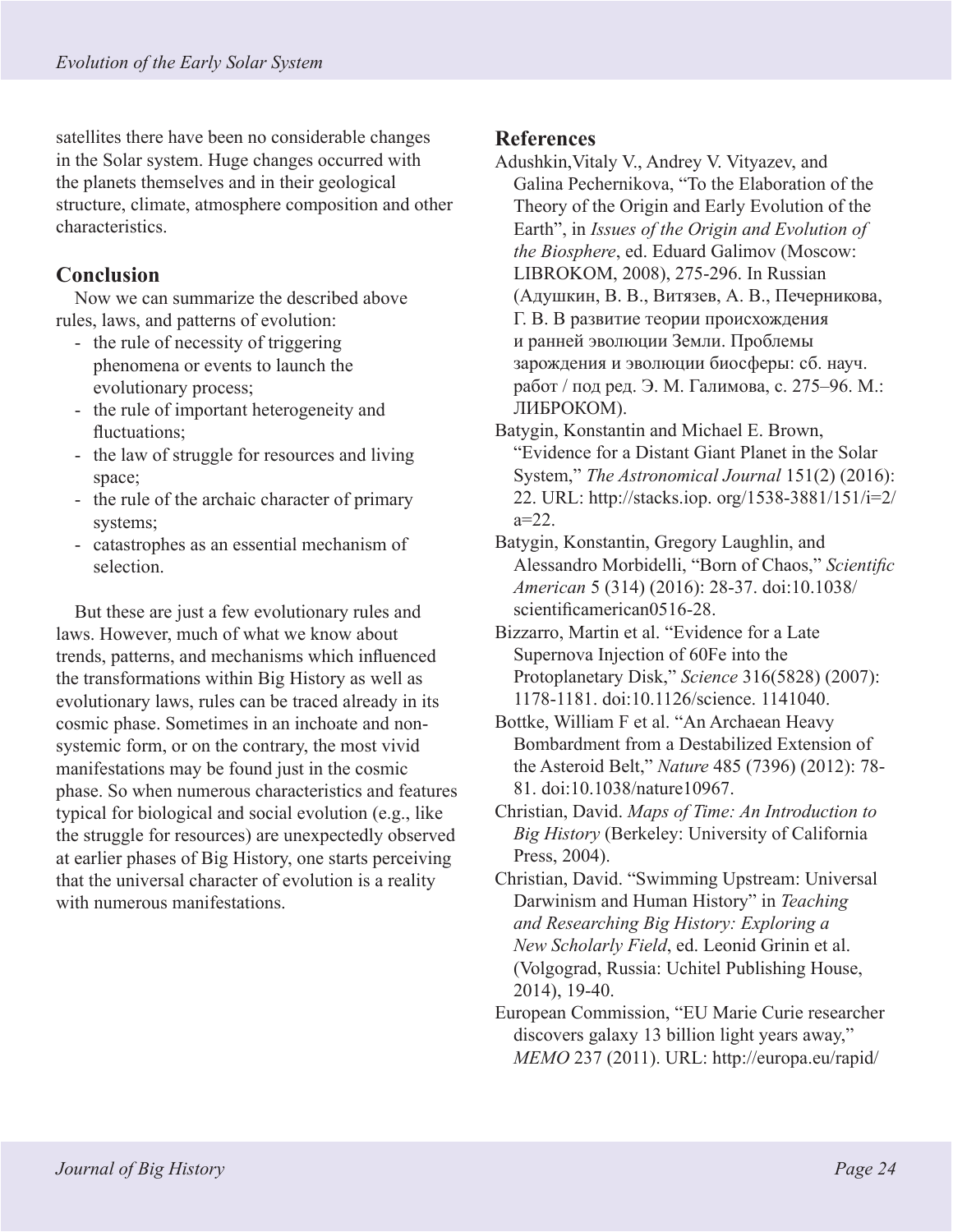press-release\_MEMO-11-237\_en.htm.

- Gibson, Brad, and Rodrigo Ibata, "The Phantom of Dead Galaxies," *V mire nauki*, June (2007): 29- 35. In Russian (Гибсон Б., Ибата Р. Призраки погибших галактик. В мире науки, июнь: 29–35).
- Gomes, Rodney, and others, "Origin of the Cataclysmic Late Heavy Bombardment Period of the Terrestrial Planets," *Nature* 435 (7041) (2005): 466-69. doi:10.1038/nature03676.
- Grinin, Leonid "Early State, Developed State, Mature State: Statehood Evolutionary Sequence," *Social Evolution & History* 7 (1) (2008): 67-81.
- Grinin, Leonid. The Development of the World in terms of Big History: the Cosmic Evolution (Volgograd: Uchitel, 2013). In Russian (Гринин, Л. Е. Больш.ая история развития мира: космическая эволюция. Волгоград: Учитель).
- Grinin, Leonid. "The Star-Galaxy Era of Big History in the Light of Universal Evolutionary Principles," in *Teaching & Researching Big History: Exploring a New Scholarly Field*, ed. Leonid Grinin, Leonid et al. (Volgograd: 'Uchitel' Publishing House, 2014), 163-187.
- Grinin, Leonid. The Development of the World in terms of Big History: the History and Evolution of the Solar System (Volgograd: Uchitel, 2017a). In Russian (Гринин, Л. Е. Большая история развития мира: история и эволюция Солнечной системы. Волгоград: Учитель).
- Grinin, Leonid. "Complex Chiefdoms: Precursor of the State or Its Analogue?" in *Chiefdoms: Yesterday and Today*, ed. Robert L. Carneiro, Leonid Grinin, and Andrey Korotayev (Clinton Corners – New York: Eliot Werner Publications, Inc., 2017b), 195-232.
- Grinin, Leonid, and Andrey Korotayev, "Introduction. At the Junction of Theories and Paradigms," in Evolution: Development within Big History, Evolutionary and World-System Paradigms, ed. Leonid Grinin and Andrey Korotayev (Volgograd: 'Uchitel' Publishing

House, 2013), 5-17.

- Gromov, Alexander. The Amazing Solar System (Moscow: EKSMO, 2012). In Russian (Громов А. Н. Удивительная Солнечная система. М.: ЭКСМО).
- Harmon, Katherine. "A Theory Set in Stone: An Asteroid Killed the Dinosaurs, After All," *Scientific American*, March 4 (2010). URL: https:// www.scientificamerican.com/article/asteroidkilled-dinosaurs/.
- Kessler, Peter. "Prehistoric World: Hominid Chronology," *History Files*, 26 (2017). URL: http://www.historyfiles.co.uk/FeaturesAfrica/ HominidChronology1.htm.
- Lin, Douglas N. C.. "The Genesis of Planets," *Scientific American* 298(5) (2008): 50-59. doi:10.1038/scientificamerican0508-50.
- Marakushev, Alexey A. and Nina G. Zinovyeva, "Meteorites and Planets of the Solar System," Prostranstvo i vremya 4(1) (2013). URL: http://jspacetime.com/actual%20content/t4v1/2227- 9490e-aprovr\_e-ast4-1.2013.11.php. In Russian (Маракушев, А. А., Зиновьева, Н. Г. Метеориты и планеты Солнечной системы. Пространство и Время. Т. 4. Вып. 1).
- Marakushev, Alexey A. et al."Origin and Evolution of the Solar System," Prostranstvo i vremya 2 (12) (2013): 132-141. In Russian (Маракушев, А. А., Зиновьева, Н. Г., Панеях, Маракушев, Н. А., С. А. Зарождение и эволюция Солнечной системы. Пространство и Время. Вып. 2 (12), с. 132–41).
- Marov, Mikhail et al. "From a Proto-Solar Nebula toa Planatary Systam: The Model of the Emergence of the Gas-Dust Disk," in *Issues of the Origin and Evolution of the Biosphere*, ed. E. Galimov, M. (ed.), (Moscow: Librokom, 2008), 223-274. In Russian (Маров, М. Я., Колесниченко, А. В., Макалкин, А. Б., Дорофеева, В. А., Зиглина, И. Н., Чернов, А. В. От протосолнечного облака к планетной системе: Модель эволюции газопылевого диска. Проблемы зарождения и